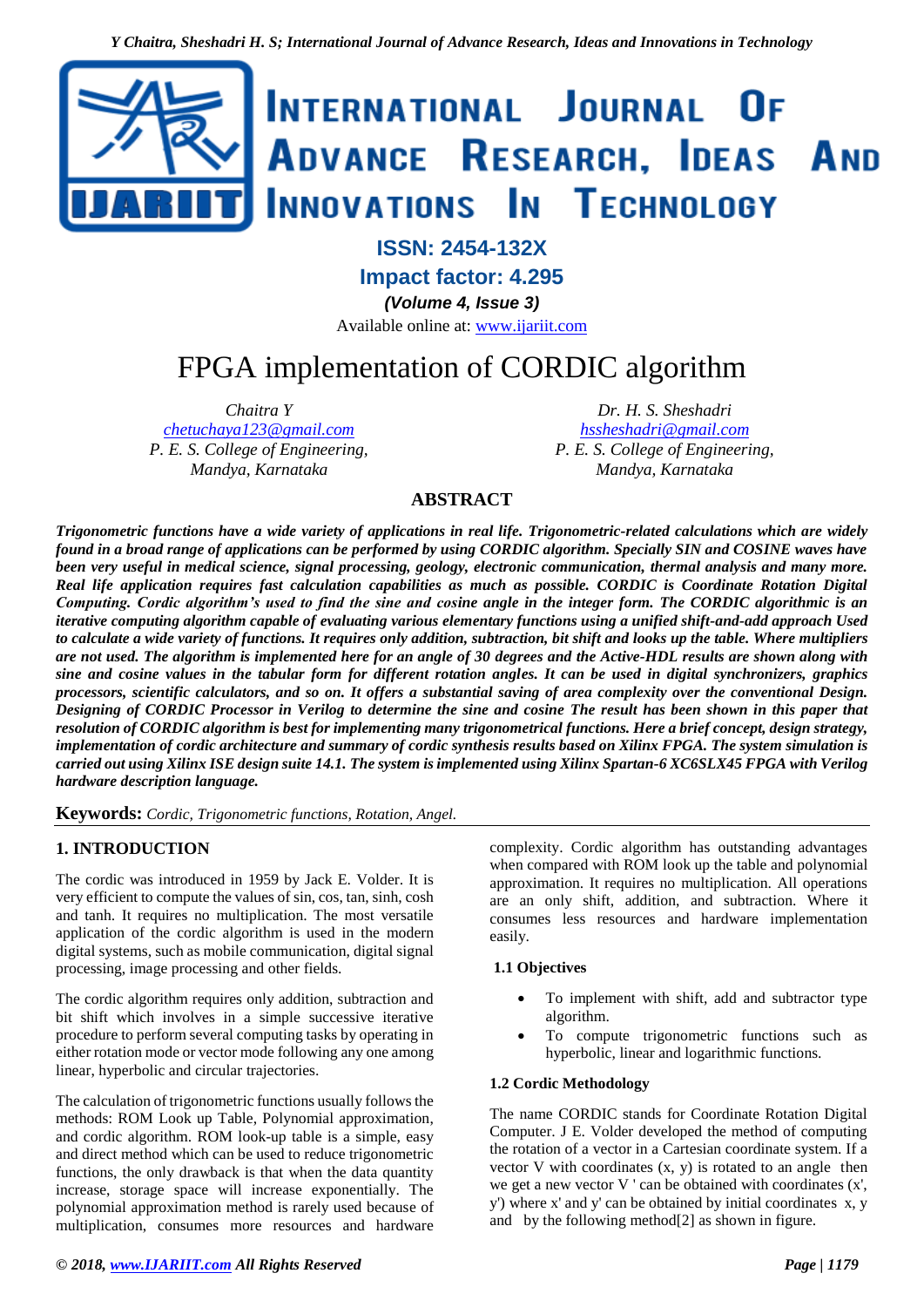

**Chart: Rotation of a vector V by an angle**

| $X = r \cos \theta$ , $Y = r \sin \theta$                    | (1) |
|--------------------------------------------------------------|-----|
| $(x') = (x \cos(\emptyset) - y \sin(\emptyset))$             | (2) |
| $(y') = (y \cdot \cos(\emptyset) + x \cdot \sin(\emptyset))$ | (3) |
| $x' = cos(\phi) [x - y.tan(\phi)]$                           | (4) |
| $y' = cos(\phi) [y + x.tan(\phi)]$                           | (5) |

Now if  $tan(\phi) = 2^{-i}$  the value inside the bracket can be simplified. In digital hardware ,this denotes a simple shift operation. Furthermore, if those rotations are performed iteratively and in both directions , every value of tan  $(\emptyset)$  is presentable with  $\phi = \arctan(2^{-i})$  the cosine term could also be simplified and since  $cos(\phi) = cos(-\phi)$  it is a constant for a fixed number of iterations.

This iterative rotation can now be expressed as:

$$
xi + 1 = ki [xi - yi.di. 2^{-i}]
$$
 (6)  
 
$$
yi + 1 = ki [yi - xi.di. 2^{-i}]
$$
 (7)

where I denotes the number of rotation required to reach the required angle of the required vector,  $cos(arctan(2^{-i}))$  and di  $= \pm 1$ . The product of the Ki's represents the so-called K factor :

 $k = \pi_{i=0}^{n-1} k_i$ 

where  $\pi_{i=0}^{n-1}$   $k_i$ =

 $\cos\!\phi_{\scriptscriptstyle 0} \cos\!\phi_{\scriptscriptstyle 1} \cos\!\phi_{\scriptscriptstyle 2} \cos\!\phi_{\scriptscriptstyle 3} \cos\!\phi_{\scriptscriptstyle 4} \dots \cos\!\phi_{\scriptscriptstyle n-1}$  $(\emptyset)$  is the angle of rotation here for n times rotation). $k_i$  is the gain and its value changes as the number of

 $k_i = \pi_{i=0}^7 \cos \phi_i = \cos \phi_o \cdot \cos \phi_1 \cdot \cos \phi_2 \cdot \cos \phi_3 \cdot \cos \phi_4$ .  $cos\phi_5$ .  $cos\phi_6$ .  $cos\phi_7$ 

| i              | $tan(\varphi)$ | $\varphi = a$ |
|----------------|----------------|---------------|
|                | $= 2^{-i}$     | $tan(2^{-i})$ |
| $\theta$       | 1              | 45            |
| 1              | 1/2            | 26.565        |
| $\overline{2}$ | 1/4            | 14.036        |
| 3              | 1/8            | 7.125         |
| $\overline{4}$ | 1/16           | 3.576         |
| 5              | 1/32           | 1.79          |
| 6              | 1/64           | 0.895         |
| 7              | 1/128          | 0.448         |
| 8              | 1/256          | 0.224         |
| 9              | 1/512          | 0.112         |

From the TABLE 1, it can be seen that precision up to 0.4469<sup>0</sup> is possible for 8-bit CORDIC hardware. To simplify each rotation, picking αi (angle of rotation in an ith iteration) such that  $\alpha i = \text{di } 2^{-i}$ . such that it has value +1 or -1 depending upon the rotation i. e. di $\in \{+1,-1\}$ . Then

|  | • $X_{i+1} = k_i [X_i - Y_i d_i 2^{-i}]$ |  |  |  |  | (9) |
|--|------------------------------------------|--|--|--|--|-----|
|--|------------------------------------------|--|--|--|--|-----|

• 
$$
Y_{i+1} = k_i [Y_i + X_i d_i 2^{-i}]
$$
 (10)

•  $Z_{i+1} = Z_i - d_i \tan^{-1}(2^{-i})$ ) (11)

The computation of  $X_{i+1}$  or  $Y_{i+1}$  requires an *i*-bit right shift and an add/subtract. If the function  $tan^{-1}2^{-i}$  is pre-computed and stored in a table (TABLE 1) for different values of i, a single add/subtract suffices to compute  $Z_{i+1}$ . Each CORDIC iteration thus involves two shifts, a table lookup, and three additions. If the rotation is done by the same set of angles (with  $+$  or - signs), then the expansion factor K is a constant and can be pre-computed.[3] For example, to rotate by 30 degrees, the following sequence of angles be followed that add up to  $\approx$  30 degrees.

$$
30.0 \approx 45.0 - 26.6 + 14.0 - 7.1 + 3.6 + 1.8 - 0.9 + 0.4 - 0.2 + 0.1 = 30.1
$$

In effect, what actually happens in CORDIC is that z is initialized to 30 degrees and then, in each step, the sign of the next rotation angle is selected to try to change the sign of z; that is, di= sign ( zi) is chosen, where the sign function is defined to be  $-1$  or  $+1$  depending on whether the argument is negative or non-negative.[4]- [7] Table 2 shows the process of selecting the signs of the rotation angles for the desired rotation of +30 degree.

**Table 2: Choosing the signs of the rotation angles to force z to zero**

| i            | $Z_i$ –φ       | $Z_{i+1}$      |
|--------------|----------------|----------------|
| 0            | $+30.0 - 45.0$ | $-15$          |
| $\mathbf{1}$ | $-15.0 + 26.6$ | 11.6           |
| 2            | $+11.6-14.0$   | $-2.4$         |
| 3            | $-2.4+7.1$     | 4.7            |
| 4            | $+4.7 - 3.6$   | 1.1            |
| 5            | $+1.1 - 1.8$   | $-0.7$         |
| 6            | $-0.7+0.9$     | 0.2            |
| 7            | $+0.2 - 0.4$   | $-0.2$         |
| 8            | $-0.2+0.2$     | $\overline{0}$ |
| 9            | $+0.0 - 0.1$   | $-0.1$         |